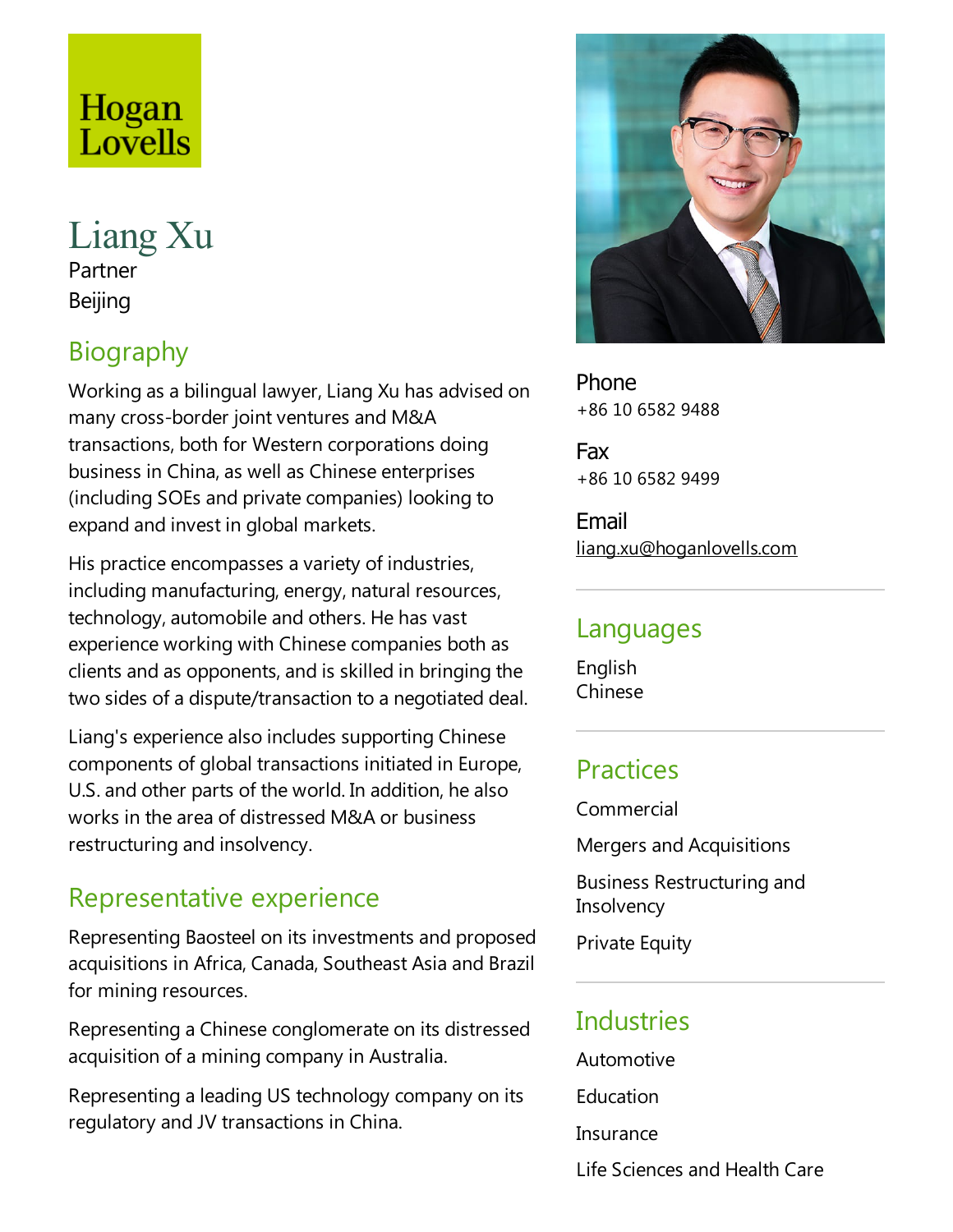Representing a major European automobile maker on its exit options for its Chinese joint venture in financial difficulty.

Representing a European OEM on its proposed investment in a Chinese autonomous driving startup.

Representing Cinda, a leading Chinese distressed investor, on its multibillion financing transactions in the real estate, mining and other sectors

Representing HNA on its sale of a global business for US\$1.2bn.

Representing Jiangsu Jinsheng Industrial Co., Ltd. on its US\$ 1.5 billion reverse takeover of a Chinese public company, injecting global assets from 12 jurisdictions, under the Saurer brand.

Representing Applied Materials on its M&A transactions in China.

Representing China Rail on its investments and acquisitions in Italy, Germany and South Africa.

Representing Guangzhou Automobile Group Co., Ltd. on its US\$100m investment in Uber China and related restructuring.

Representing Chinese investors including the Landbridge Group on acquisition of port assets in Panama for approximately US\$200m.

Representing Cinda, China's leading distressed investor, on the acquisition of a real estate development project in Beijing for US\$1.6bn.

Representing a major Chinese e-commerce company on its joint venture in Southeast Asia.

Representing KPP on its US\$650m acquisition of selected assets from Eastman Kodak Company, including assets and entities in China.

Representing TE Connectivity on its acquisition of two private Chinese companies in Xiamen.

Technology and Telecoms

#### Areas of focus

Automotive Regulatory

Cross-border Mergers and **Acquisitions** 

Hogan Lovells China Desk

Hostile Takeovers and Takeover Defense

Infrastructure/Energy M&A and Joint Ventures

Pharmaceuticals and Biotechnology

Public Company Mergers and **Acquisitions** 

Rail

Raising Equity Capital

Special Committee and Independent Director Representations

### Education and admissions

#### Education

LL.B., Peking University

LL.M., University of Washington in Seattle

#### **Memberships**

New York State Bar Association

#### Bar admissions and qualifications

People's Republic of China

New York